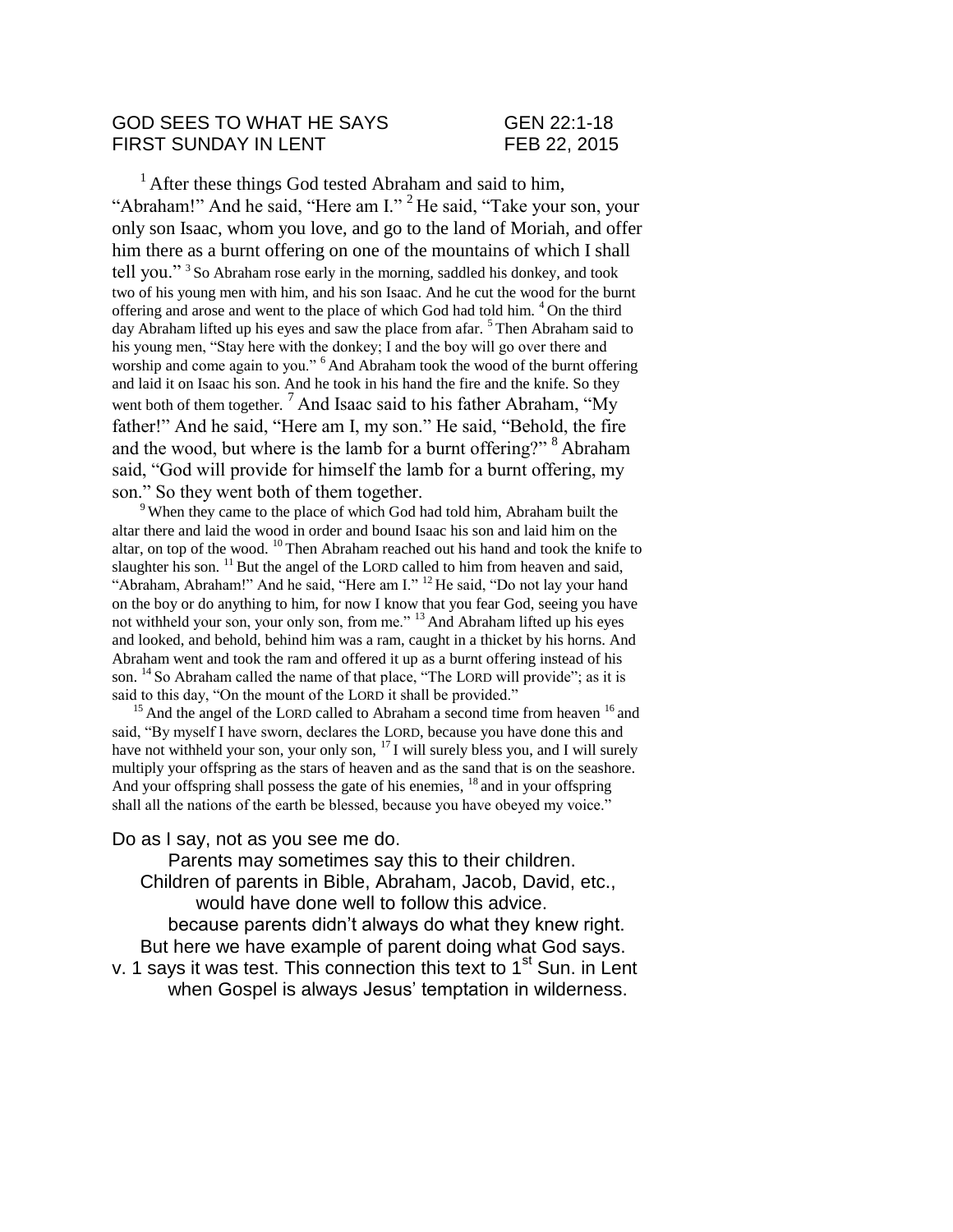Bible word for temptation is same as word for test. James says God doesn't tempt us to do wrong but he does test with intention that we pass it & do right. Tests are to be learning experience. Who learns from this test? God already knows everything & what will happen. but Abraham can learn from it. And who else can learn? I think Isaac surely learns from this to trust God completely to be a loving father even when it doesn't look that way. And we who read this are to learn to believe God's word and always do what he says & trust him to do as he says rather than trusting in what we see in appearances.

## ABRAHAM DOES WHAT GOD SAYS GOD SEES TO WHAT IS NEEDED GOD HIMSELF SHOWS WHAT HE SAYS

### ABRAHAM DOES WHAT GOD SAYS

 $<sup>1</sup>$  After these things God tested Abraham and said to him,</sup> "Abraham!" And he said, "Here am I." <sup>2</sup> He said, "Take your son, your only son Isaac, whom you love, and go to the land of Moriah, and offer him there as a burnt offering on one of the mountains of which I shall tell you."<sup>3</sup> So Abraham rose early in the morning, saddled his donkey, and took two of his young men with him, and his son Isaac. And he cut the wood for the burnt offering and arose and went to the place of which God had told him.

This is not first time God asked Abraham to give up security of his family and to go to an unknown place.

Years before God told him to give up not son but Father and leaving all behind go to a place he would show him.

But this time, God does say he will show him the place but that he will tell him the place.

I think it is significant that he is asked to go by God's word not by anything that he can see.

And this time, in original language, it is in form of question.

Do this, huh? Other times God uses this form of expression it is a reminder of his promises:

Look at the land I am giving you.

Look at the stars in the sky, so shall your offspring be. And Abraham rises early in the morning and does it.

Which is Hebrew expression meaning he doesn't hesitate.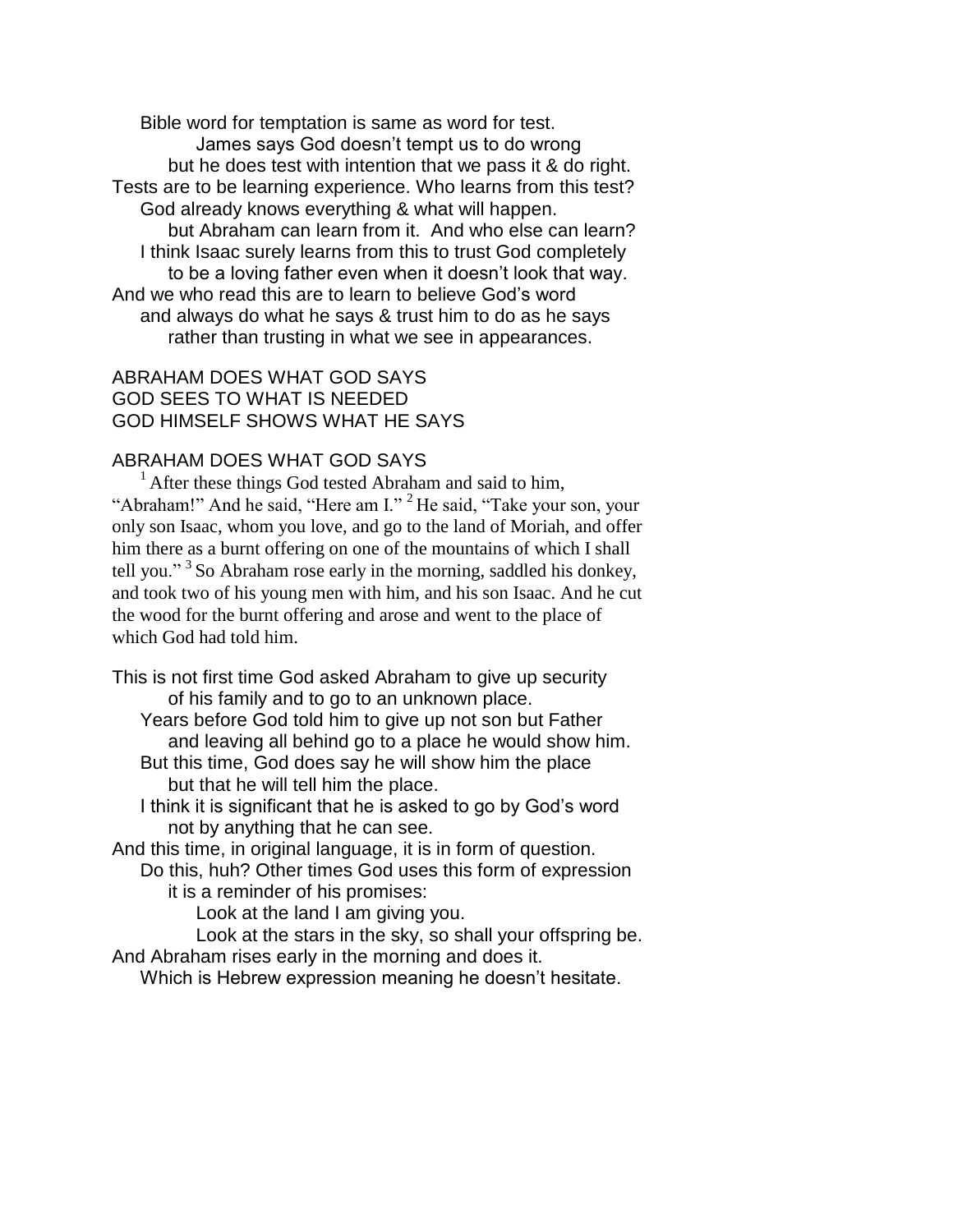It was not always this way. Abraham failed test often before God repeatedly promised him a homeland, a big family that would be great nation & being blessing to others.

But when land God led him to was threatened by drought, he twice abandoned it to go somewhere else.

When he felt threatened, he twice lied about being married to his wife and risked losing the family God promised. When it looked like his wife would not have promised son,

he compromised by having son with her servant.

Each time he trusts in his compromise instead of God's promise ends in disaster for himself & others. He is not blessing. But each time God reminds him again of his promise.

Finally, when it seems too late for it to come true,

When, as Paul puts it, Abraham himself is as good as dead, he has the son God has promised him.

and finally, even when God again asks to give up security of son he waited for so long - to give up past & present, Abraham puts his trust in God's word, not anything he sees. From which we, like Isaac can learn a lesson: how to learn from not just own experience, what we see, but from God's word, where we are told to walk by faith and not by sight,

because even when we don't see how this makes sense…

### GOD SEES TO WHAT IS NEEDED

 $<sup>5</sup>$ Then Abraham said to his young men, "Stay here with the donkey; I</sup> and the boy will go over there and worship and come again to you." <sup>6</sup> And Abraham took the wood of the burnt offering and laid it on Isaac his son. And he took in his hand the fire and the knife. So they went both of them together.<sup>7</sup> And Isaac said to his father Abraham, "My father!" And he said, "Here am I, my son." He said, "Behold, the fire and the wood, but where is the lamb for a burnt offering?" <sup>8</sup> Abraham said, "God will provide for himself the lamb for a burnt offering, my son." So they went both of them together.

God keeps referring to Isaac as Abraham's only son.

He once had another son, Ishmael, but gave him up too, at insistence of Sarah, and sent him away. Which was repeat of when Hagar was pregnant with Ishmael and Sarah was so jealous & mean she ran away into desert until God's angel told her to go home again.

So she referred to God as the God who sees me.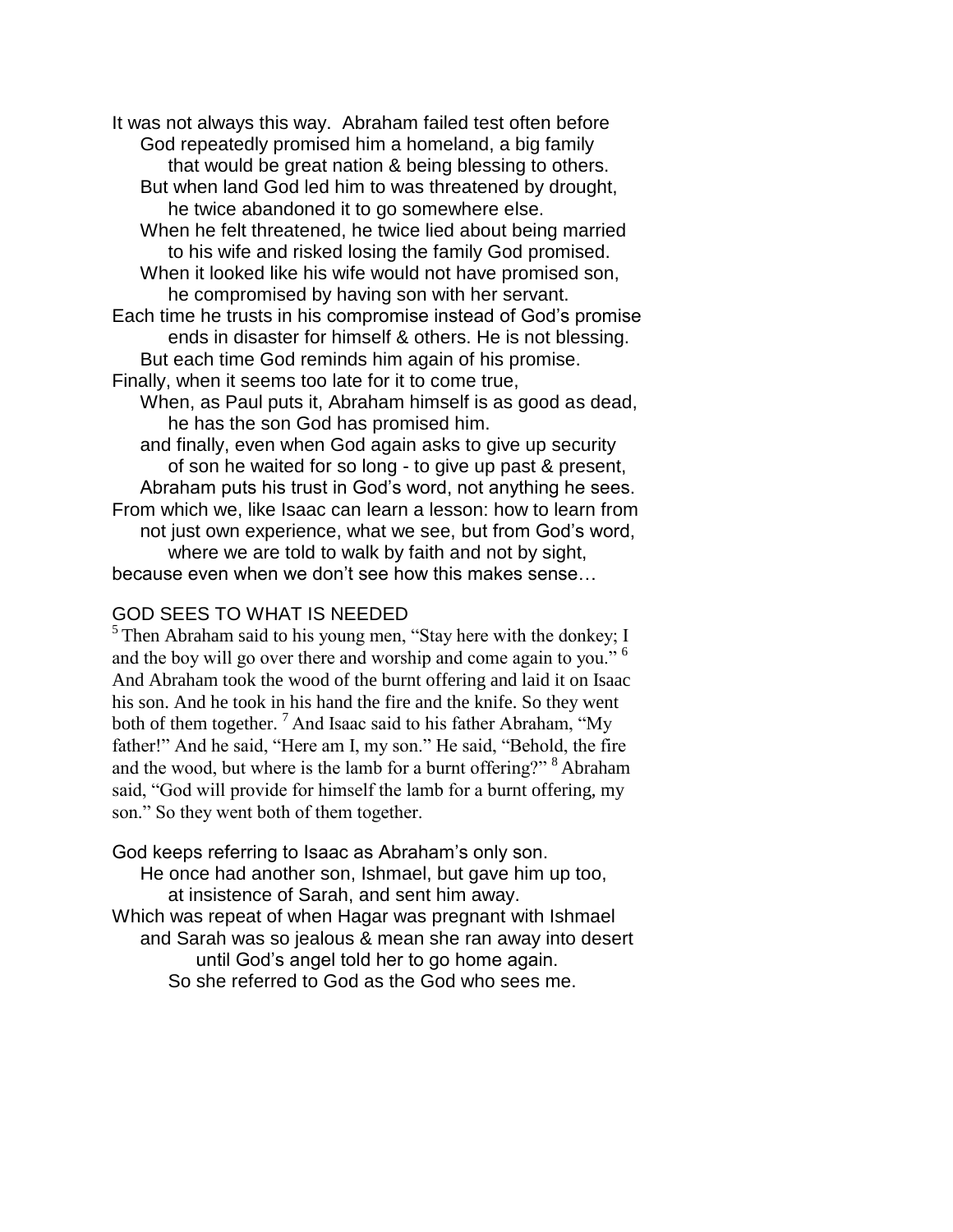So, we might wonder, what is point of this story being in Bible? I think it shows Abraham's first son almost lost before birth, but he got him back again because of a God who sees. In v. 5 Abraham tells servant he and Isaac will to worship and will come back again. He knows what he going to do. How can he say they will both come back unless he believes in the resurrection of the dead. When Isaac asks is father the painfully obvious question, he says God will provide. What makes him think this? The Hebrew word translated "provide" is literally "see" We might say, "God will see to it." "God sees" is same words Hagar uses in chapter 16. Why does Abraham have such confident trust in God? because he has learned no matter how things appear to us, the God-who-sees sees a way to keep his promises including giving back a son who is gone. Still, we might wonder how Isaac, a strong teenage boy is bound and sacrificed by Abraham, over 100 years old. apparently, he too willingly submits to God's word, having learned to do so from his father. With him, we also learn to trust in God and his word when it looks like if we obey him we will not have what we desperately want, when it looks like what we rely on for the future is being taken away from us, when it looks like there is no hope for our children, when we face the death of loved ones and our own death when we can't see any way out of what is happening to us or any good resulting from it, We need to trust the word of the God who sees and who provides for us even through death because of the death and resurrection of son for us. Like Abraham, we also learn we can trust the God-who-sees to see the future, so to provide resurrection from the dead because he himself provides lamb as substitute sacrifice

## GOD HIMSELF SHOWS WHAT HE SAYS

 $10$ <sup>10</sup>Then Abraham reached out his hand and took the knife to slaughter his son.  $^{11}$  But the angel of the LORD called to him from heaven and said, "Abraham, Abraham!" And he said, "Here am I." <sup>12</sup> He said, "Do not lay your hand on the boy or do anything to him, for now I know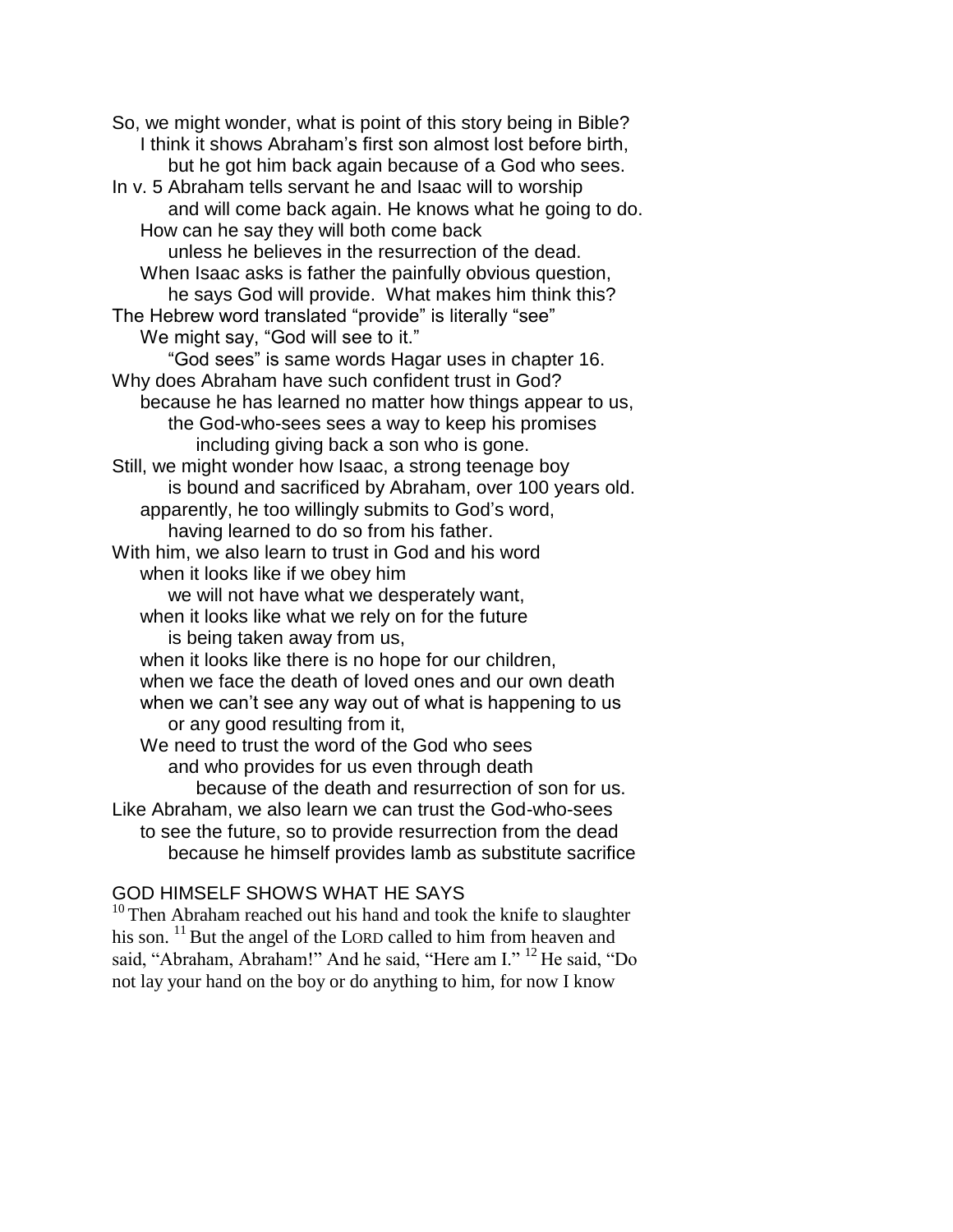that you fear God, seeing you have not withheld your son, your only son, from me."<sup>13</sup> And Abraham lifted up his eyes and looked, and behold, behind him was a ram, caught in a thicket by his horns. And Abraham went and took the ram and offered it up as a burnt offering instead of his son. <sup>14</sup> So Abraham called the name of that place, "The LORD will provide"; as it is said to this day, "On the mount of the LORD it shall be provided."

As you might guess, again in v. 14 "provide" is literally "see" so Abraham says, on the mount of the Lord it will be "seen." When we trust God's word that he sees what we don't see then we too end up seeing revealed what he has promised. So Abraham ends up seeing ahead of time a picture of what God himself provides on this very mountain where later there was city where Solomon built a temple where sacrifices offered by men to God were ended when, just outside this city God's only son, son he loved, as today's Gospel reading says, was sacrificed on the cross as a willing lamb who takes the place of all of us. so even when we fail tests & fall into temptation over & over The God who looks ahead & sees, looks back & sees what Jesus has done in our place and he forgives us and gives back our lives and, as for Abraham, when we believe God's word he credits us with Jesus' righteousness. which we receive by believing his promises. <sup>15</sup> And the angel of the LORD called to Abraham a second time from heaven <sup>16</sup> and said, "By myself I have sworn, declares the LORD, because you have done this and have not withheld your son, your only son, <sup>17</sup>I will surely bless you, and I will surely multiply your offspring as the stars of heaven and as the sand that is on the seashore. And your offspring shall possess the gate of his enemies,  $^{18}$ and in your offspring shall all the nations of the earth be blessed, because you have obeyed my voice."

This second time God speaks to Abraham is not first time he has given him this promise

and so he is not giving this promise because of Abraham's willing obedience. He also repeated it each time Abraham failed the test.